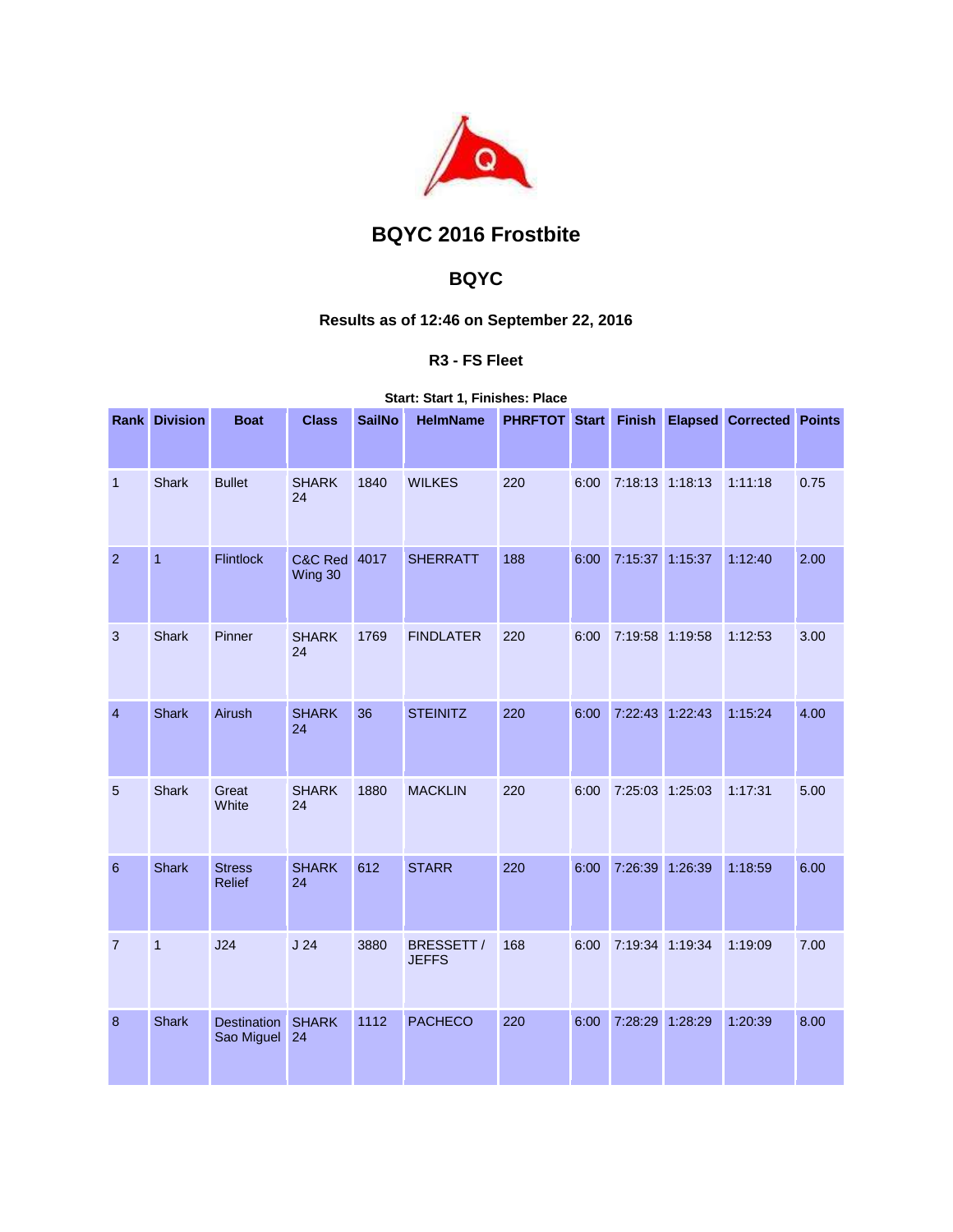| 9               | 1              | <b>Bell Air</b>  | C&C 27-<br>5                | 84189 | <b>REIDEL</b>    | 184 | 6:00 | 7:24:13 1:24:13 |                 | 1:21:29 | 9.00  |
|-----------------|----------------|------------------|-----------------------------|-------|------------------|-----|------|-----------------|-----------------|---------|-------|
| 10 <sup>1</sup> | <b>Shark</b>   | Mako             | <b>SHARK</b><br>24          | 1762  | <b>WAGER</b>     | 220 | 6:00 | 7:30:14         | 1:30:14         | 1:22:15 | 10.00 |
| 11              | <b>Shark</b>   | Unicorn          | <b>SHARK</b><br>24          | 1836  | <b>BURCHAT</b>   | 220 | 6:00 |                 | 7:30:33 1:30:33 | 1:22:32 | 11.00 |
| 12              | $\overline{2}$ | Mocha<br>Magic   | C&C 27-<br>3                | 74021 | <b>MCGARVEY</b>  | 202 | 6:00 | 7:30:13         | 1:30:13         | 1:24:41 | 12.00 |
| 13              | $\overline{2}$ | Patronus         | Tanzer<br>22                | 1612  | <b>MACDONALD</b> | 236 | 6:00 | 7:39:25         | 1:39:25         | 1:28:21 | 13.00 |
| 14              | $\overline{2}$ | Just Our<br>Pace | Paceship<br><b>PY 26 IB</b> | 1023  | <b>CURTIS</b>    | 224 | 6:00 | 7:39:29         | 1:39:29         | 1:30:06 | 14.00 |